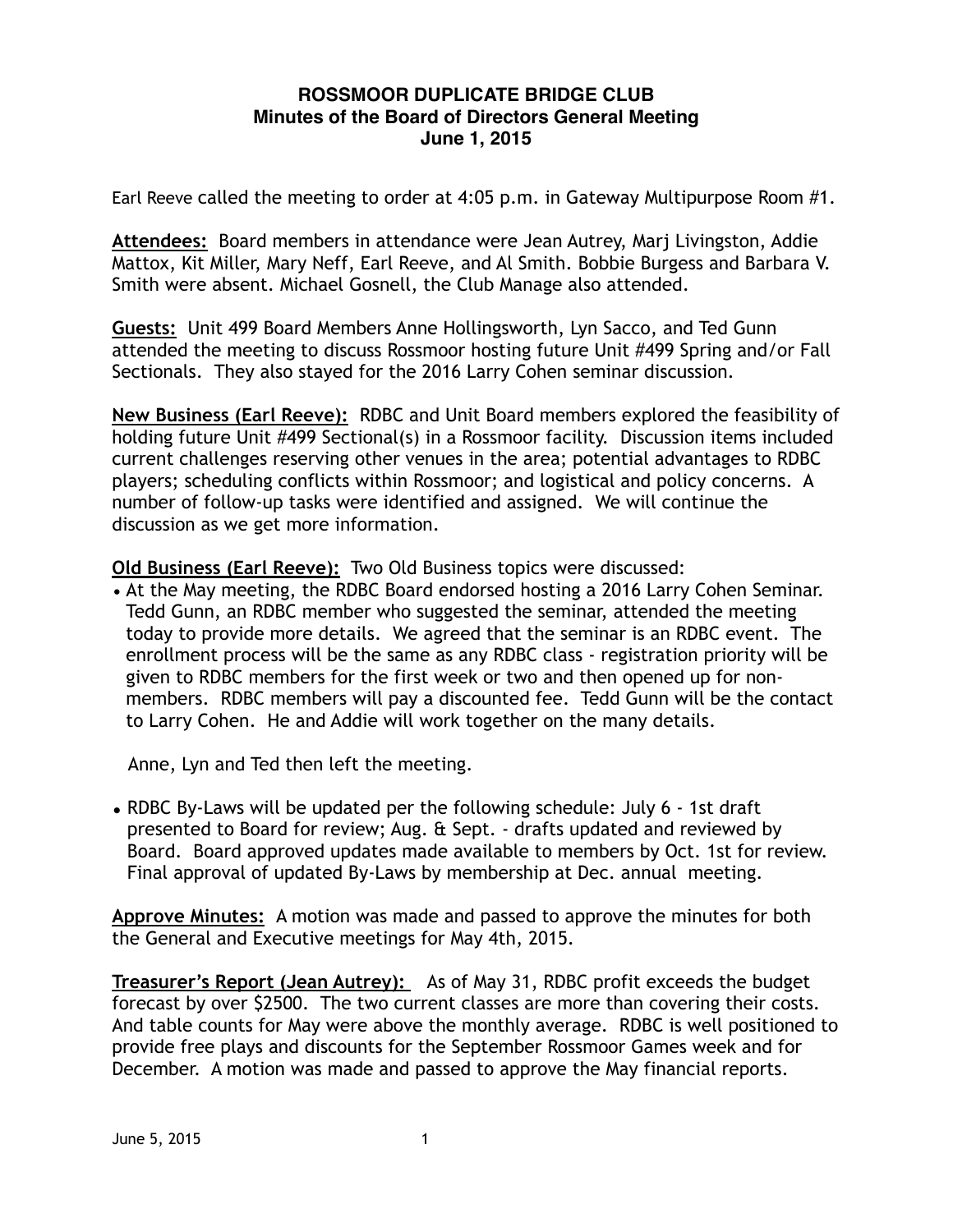## **ROSSMOOR DUPLICATE BRIDGE CLUB Minutes of the Board of Directors General Meeting June 1, 2015**

**Membership Report (Addie Mattox):** As of May 31st, RDBC membership is 348, an increase of 29 since April 30th. Addie mentioned that she is preparing the mid-year directory corrections which will include Entry numbers for those members who provide the information. She will also email an electronic copy of the corrections to members who make a request.

**Hospitality (Earl Reeve for Bobbie Burgess):** Earl reported that Bobbie and Angie plan to provide refreshments for the upcoming Sunday, June 21st Unit game.

**Publicity/Sunshine Report (Kit Miller):** Kit presented an updated plan for RDBC's participation in The Rossmoor Games during the week of September 21st. The Board approved the following:

- First place N/S/E/W winners in all sections on Monday, Tuesday, and Wednesday will be given a ticket to a free lunch on Friday. Certificates prepared by the Games committee will be presented to winners on Friday at the awards luncheon. Winners receive 1 ticket only even if they place first on multiple days. The estimated number of winners is 24 for Monday, 24 for Tuesday, and 12 for Wednesday for a total of 60 winners. Total cost to RDBC for the free lunch ticket prizes is about \$300.
- During the entire week, free plays will be given to members and reduced table fees to guests. (Guests pay \$5/game, except Friday when they pay \$3.)
- Everyone who participates in games during this week can attend the Friday luncheon and pay the discounted lunch cost, estimated at \$5. This is pending approval by the Games Committee.
- Michael will provide Kit with information on game formats for the week by Aug. 1st.

## **Club Manager's Report (Michael Gosnell)**: Michael discussed the following items:

- **New Director Training**  The Board agreed to the following training/compensation for new directors in training. New directors will "shadow" experienced directors for 4 games. They will not be compensated for the first 2 games. They will receive 50% pay for the third and fourth games.
- **Open Friday Game** Michael proposed that the 0-49 Friday game be open to all players (similar to the Thursday evening game). Friday attendance was down in May. The proposal did not pass at this time since the Friday game has enough tables to at least break-even. The intent of the Friday game is to move new players into the Tuesday duplicate game. Non-residents may play with a resident on both Fridays and Tuesdays.
- **Education Program** The two new classes originally scheduled to start July 13th will be delayed. Instead, they will begin the first week in August. Pat and Kathleen will teach an 8-week series on Competitive Bidding. Michael will email Kit the details on both classes so she can get the information published.